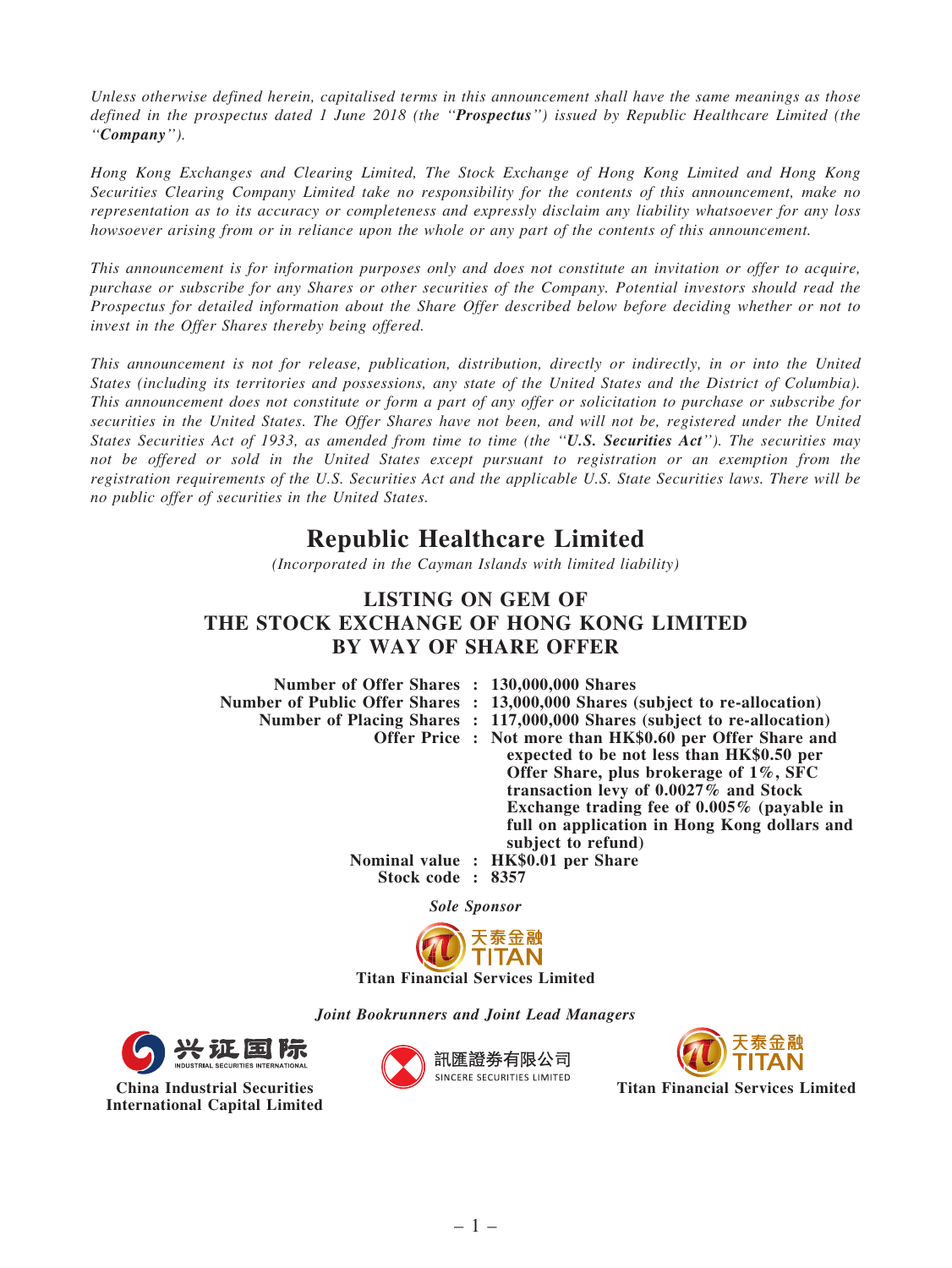Application has been made by the Company to the Stock Exchange for the granting of the listing of, and permission to deal in, the Shares in issue and to be issued on GEM pursuant to the Share Offer, the Capitalisation Issue and any new Shares which may be allotted and issued pursuant to the exercise of any options that may be granted under the Share Option Scheme as described in the Prospectus.

The Share Offer comprises the Public Offer of initially 13,000,000 Public Offer Shares, representing 10% of the total number of Offer Shares made available under the Share Offer (subject to re-allocation), and the Placing of initially 117,000,000 Placing Shares, representing 90% of the total number of Offer Shares under the Share Offer (subject to re-allocation). The allocation of the Shares between the Public Offer and the Placing is subject to adjustment as stated in the paragraph headed ''Structure and Conditions of the Share Offer — Re-allocation of the Offer Shares between Placing and Public Offer'' of the Prospectus. In particular, where (i) the Placing Shares are fully subscribed or oversubscribed and the Public Offer Shares are fully subscribed or oversubscribed by less than 15 times, or (ii) the Placing Shares are undersubscribed and the Public Offer Shares are fully subscribed or oversubscribed irrespective of the number of times, up to 13,000,000 Offer Shares may be re-allocated to the Public Offer from the Placing, so that the total number of Offer Shares available under the Public Offer will be increased to 26,000,000 Offer Shares, representing 20% of the number of the Offer Shares initially available under the Share Offer.

Subject to the granting by the Stock Exchange of the listing of, and permission to deal in, the Shares on GEM and the Company's compliance with the stock admission requirements of HKSCC, the Shares will be accepted as eligible securities by HKSCC for deposit, clearance and settlement in CCASS with effect from the Listing Date, i.e. Friday, 15 June 2018 or any other date as determined by HKSCC. Settlement of transactions between participants of the Stock Exchange is required to take place in CCASS on the second business day after any trading day. All activities under CCASS are subject to the General Rules of CCASS and CCASS Operational Procedures in effect from time to time. All necessary arrangements have been made for the Shares to be admitted into CCASS.

The Offer Price will not be more than HK\$0.60 per Offer Share and is expected to be not less than HK\$0.50 per Offer Share. Applicants for Public Offer Shares under the Public Offer are required to pay in full, on application, the maximum Offer Price of HK\$0.60 per Offer Share (plus brokerage fee of 1%, SFC transaction levy of 0.0027% and Stock Exchange trading fee of 0.005%). If an application is rejected, not accepted or accepted in part only, or if the Offer Price as finally determined is lower than the maximum Offer Price of HK\$0.60 per Offer Share, appropriate refund payments (including the brokerage fee, SFC transaction levy and Stock Exchange trading fee attributable to the excess application monies) will be made to applicants, without interest. Please refer to paragraph headed ''How to Apply for Public Offer Shares — 12. Refund of application monies'' of the Prospectus for details.

The final Offer Price is expected to be determined by agreement between the Company and the Joint Lead Managers (for themselves and on behalf of the Underwriters) on the Price Determination Date, which is currently expected to be on or around Thursday, 7 June 2018, and, in any event, not later than Tuesday, 12 June 2018. If, for any reason, the Offer Price is not agreed between the Company and the Joint Lead Managers (for themselves and on behalf of the Underwriters) by Tuesday, 12 June 2018, the Share Offer will not become unconditional and will lapse.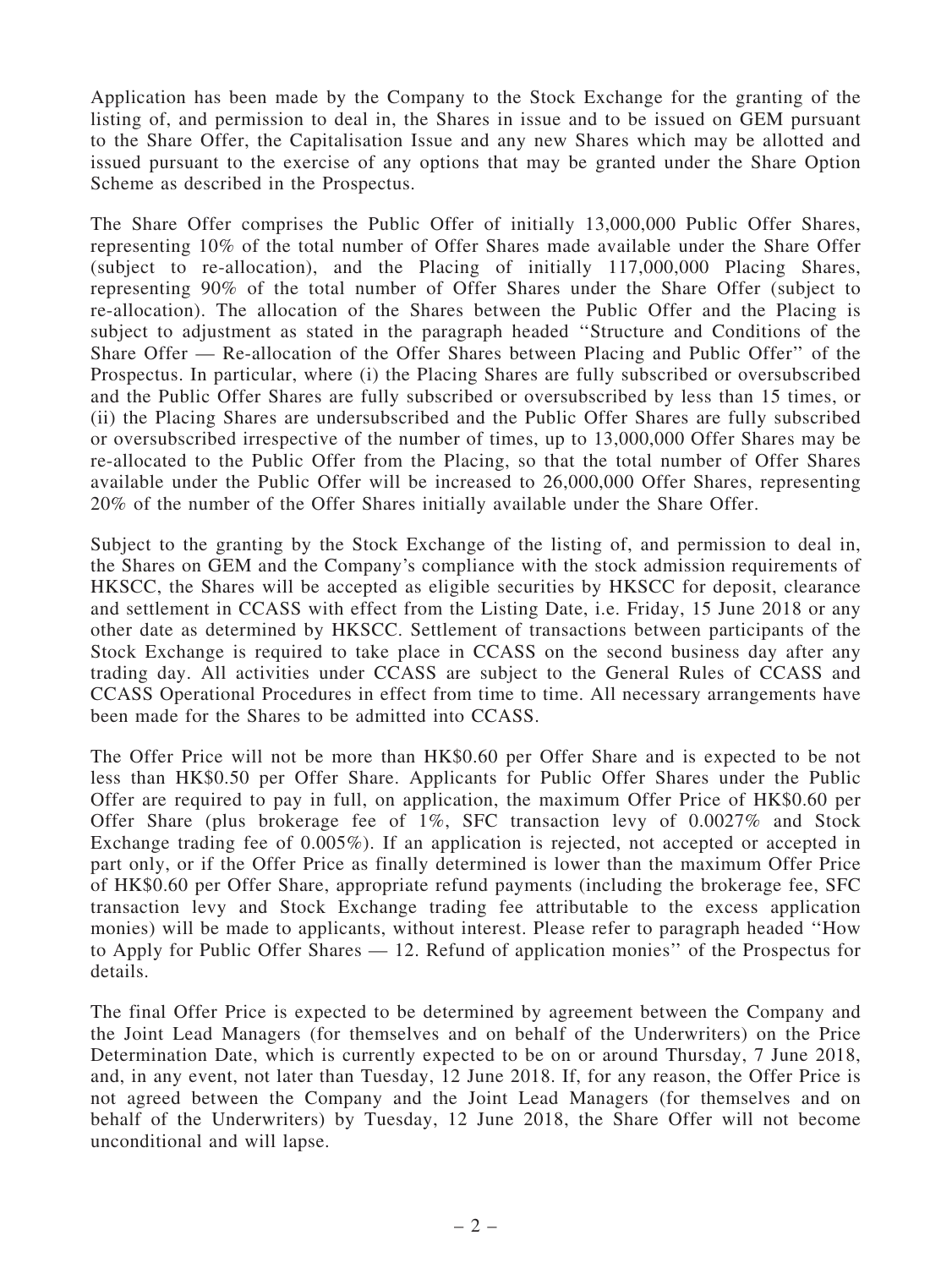In the event of re-allocation of Offer Shares between the Placing and the Public Offer in the circumstances where (i) the Placing Shares are fully subscribed or oversubscribed and the Public Offer Shares are oversubscribed by less than 15 times, or (ii) the Placing Shares are undersubscribed and the Public Offer Shares are fully subscribed or oversubscribed irrespective of the number of times, the final Offer Price shall be fixed at the low-end of the indicative Offer Price range (i.e. HK\$0.50 per Offer Share).

Applicants who would like the allotted Public Offer Shares to be issued in their own names should complete and sign the WHITE Application Forms. Applicants who would like the allotted Public Offer Shares to be registered in the name of HKSCC Nominees and deposited directly into CCASS for credit to their CCASS Investor Participant stock accounts or their designated CCASS Participant's stock accounts maintained with CCASS should either (i) complete and sign the YELLOW Application Forms; or (ii) give electronic application instructions to HKSCC via CCASS.

Printed copies of the Prospectus, together with the WHITE Application Forms, may be obtained during normal business hours from 9:00 a.m. on Friday, 1 June 2018 until 12:00 noon on Wednesday, 6 June 2018 at:

(a) the following offices of the Joint Bookrunners and the Joint Lead Managers:

China Industrial Securities International Capital Limited at 7/F, Three Exchange Square, 8 Connaught Place, Central, Hong Kong; or

Sincere Securities Limited at 9/F, COSCO Tower, 183 Queen's Road Central, Sheung Wan, Hong Kong; or

Titan Financial Services Limited at Suites 3201–02, 32/F, COSCO Tower, Grand Millennium Plaza, 183 Queen's Road Central, Central, Hong Kong; or

(b) any of the following branches of DBS Bank (Hong Kong) Limited, the receiving bank for the Public Offer:

| <b>District</b>              | <b>Branch Name</b>                                 | <b>Address</b>                                                                                       |
|------------------------------|----------------------------------------------------|------------------------------------------------------------------------------------------------------|
| Hong Kong Island Head Office |                                                    | G/F, The Center<br>99 Queen's Road Central<br>Central, Hong Kong                                     |
|                              | United Centre Branch                               | Shops $1015 - 1018$ on $1/F &$<br>Shops 2032–2034 on 2/F<br>United Centre, 95 Queensway<br>Admiralty |
| Kowloon                      | Nathan Road — SME<br><b>Banking Centre</b>         | 2/F, Wofoo Commercial Building<br>574–576 Nathan Road<br>Mongkok, Kowloon                            |
| New Territories              | Tuen Mun Town Plaza —<br><b>SME Banking Centre</b> | Shop $23, G/F$<br>Tuen Mun Town Plaza (II)<br>3 Tuen Lung Street, Tuen Mun                           |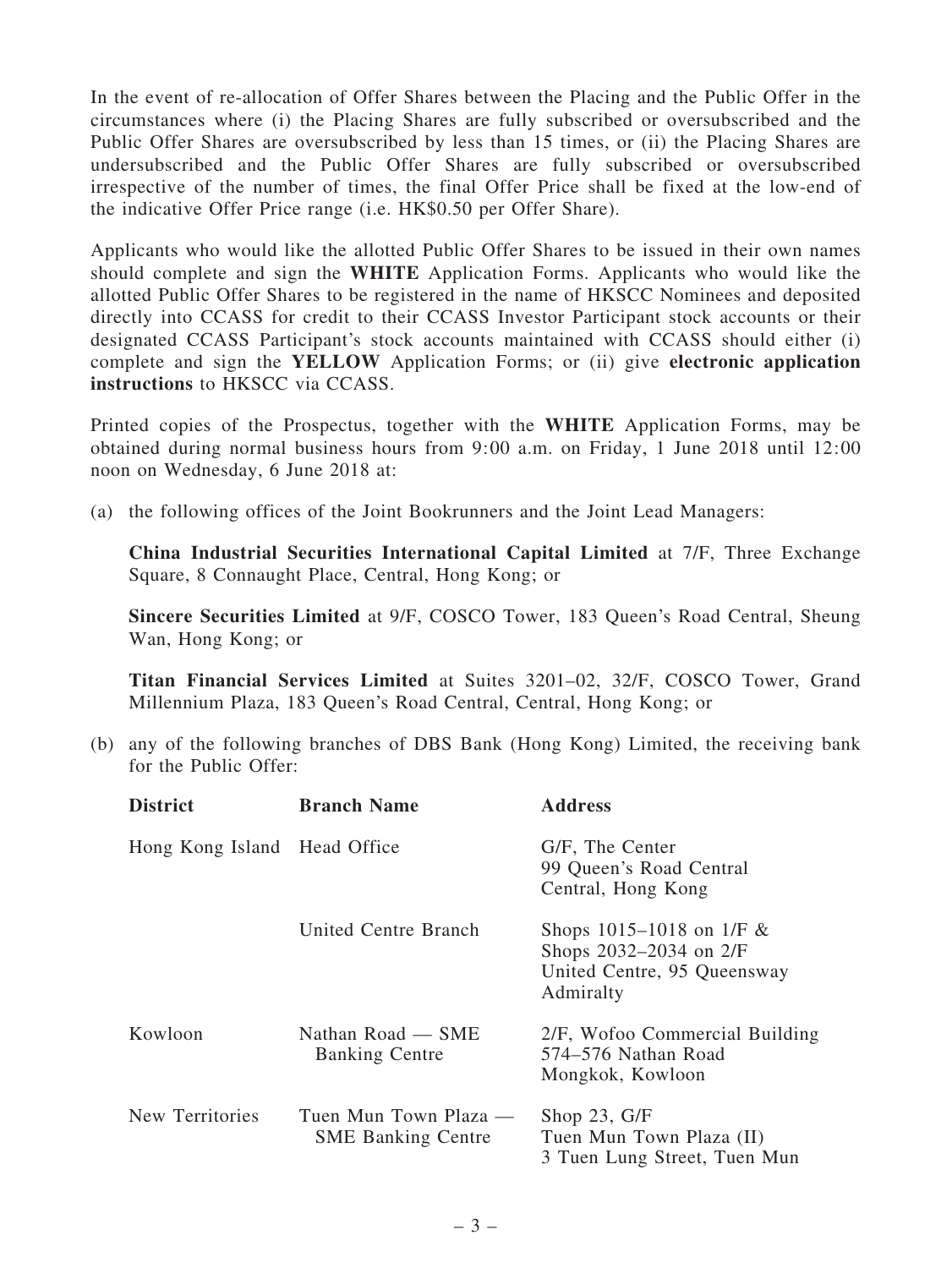Printed copies of the Prospectus, together with the YELLOW Application Forms, may be obtained during normal business hours from 9:00 a.m. on Friday, 1 June 2018 until 12:00 noon on Wednesday, 6 June 2018 from the Depository Counter of HKSCC at 1/F, One & Two Exchange Square, 8 Connaught Place, Central, Hong Kong; or your stockbroker.

Your completed WHITE or YELLOW Application Form, together with a cheque or a banker's cashier order attached and marked payable to ''Ting Hong Nominees Limited — Republic Healthcare Public Offer'' for the payment, should be deposited in the special collection boxes provided at any of the branches of the receiving bank listed above, at the following dates and times:

> Friday, 1 June 2018 — 9:00 a.m. to 5:00 p.m. Saturday, 2 June 2018 — 9:00 a.m. to 1:00 p.m. Monday, 4 June 2018 — 9:00 a.m. to 5:00 p.m. Tuesday, 5 June 2018 — 9:00 a.m. to 5:00 p.m. Wednesday, 6 June 2018 — 9:00 a.m. to 12:00 noon

The application lists will be open from  $11:45$  a.m. to  $12:00$  noon on Wednesday, 6 June 2018, the last application day or such later time as described in the paragraph headed ''How to Apply for Public Offer Shares — 9. Effect of bad weather on the opening of the application lists'' of the Prospectus.

CCASS Clearing/Custodian Participants can input electronic application instructions at the following times on the following dates:

> Friday, 1 June 2018 — 9:00 a.m. to 8:30 p.m. *(note)* Saturday, 2 June 2018 — 8:00 a.m. to 1:00 p.m. *(note)* Monday, 4 June 2018 — 8:00 a.m. to 8:30 p.m. *(note)* Tuesday, 5 June 2018 — 8:00 a.m. to 8:30 p.m. *(note)* Wednesday, 6 June 2018 — 8:00 a.m. *(note)* to 12:00 noon

*Note:* These times are subject to change as HKSCC may determine from time to time with prior notification to CCASS Clearing/Custodian Participants.

CCASS Investor Participants can input electronic application instructions from 9:00 a.m. on Friday, 1 June 2018 until 12:00 noon on Wednesday, 6 June 2018. The latest time for inputting your electronic application instructions will be 12:00 noon on Wednesday, 6 June 2018, the last application day or such later time as described in the paragraph headed ''How to Apply for Public Offer Shares — 9. Effect of bad weather on the opening of the application lists'' of the Prospectus.

If you are not a CCASS Investor Participant, you may instruct your broker or custodian who is a CCASS Clearing Participant or a CCASS Custodian Participant to give electronic application instructions via CCASS terminals to apply for the Public Offer Shares on your behalf.

You will be deemed to have authorised HKSCC and/or HKSCC Nominees to transfer the details of your application to the Company, the Joint Bookrunners, the Joint Lead Managers and the Hong Kong Branch Share Registrar.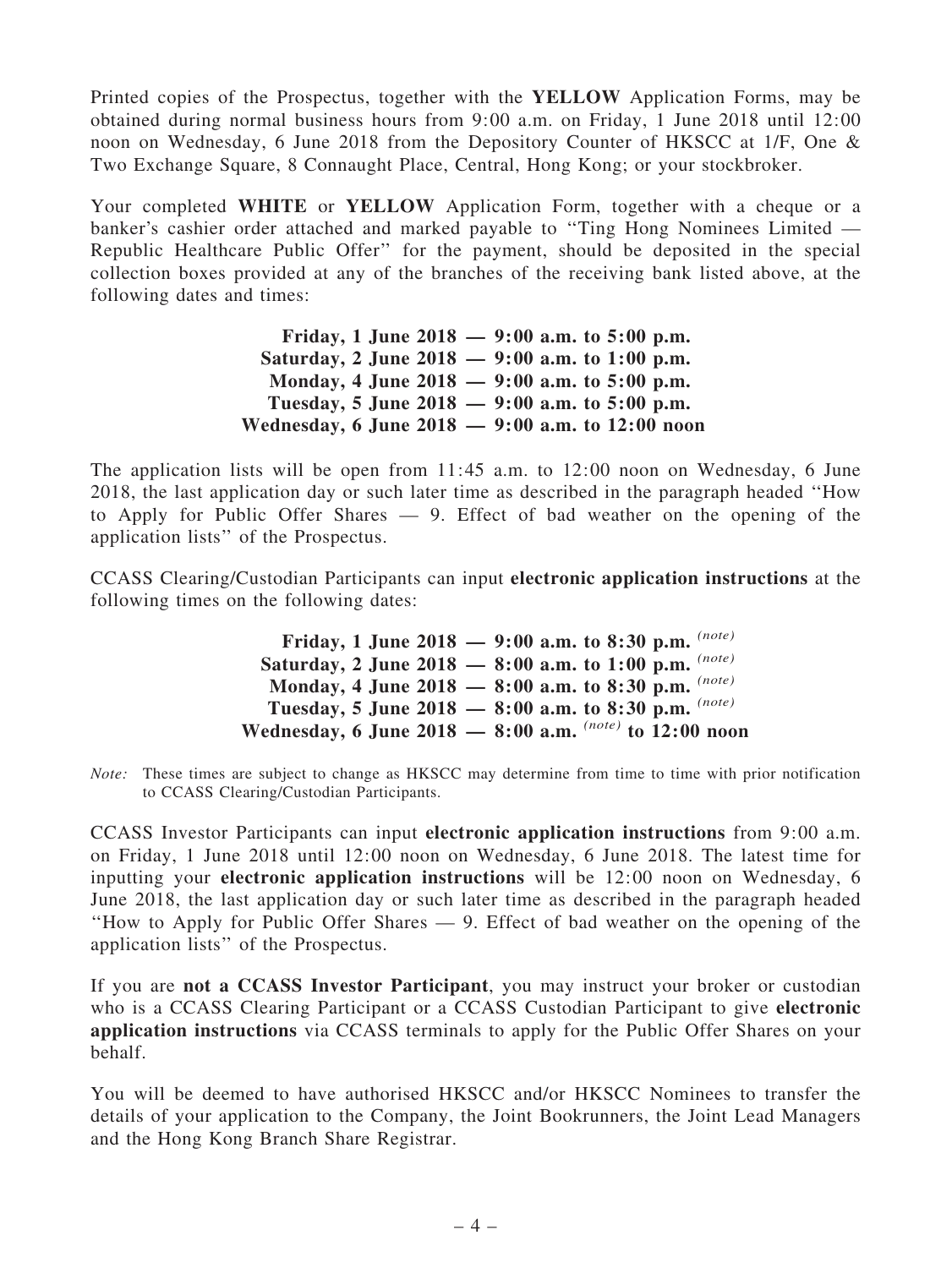Please refer to the sections headed ''Structure and Conditions of the Share Offer'' and ''How to Apply for Public Offer Shares'' of the Prospectus for details of the conditions and procedures of the Public Offer.

Application for the Public Offer Shares will only be considered on the basis of the terms and conditions as stated in the Prospectus and the Application Forms. The Share Offer is conditional upon the fulfillment of the conditions set forth under the paragraph headed "Structure and Conditions of the Share Offer — Conditions of the Share Offer" of the Prospectus.

The Offer Shares are fully underwritten by the Underwriters pursuant to the Underwriting Agreements. Prospective investors of the Offer Shares should note that the Joint Lead Managers (for themselves and on behalf of the Public Offer Underwriters) are entitled, in their sole and absolute discretion, to terminate the Public Offer Underwriters' obligations under the Public Offer Underwriting Agreement by notice in writing to the Company, upon the occurrence of any of the events set forth under paragraph headed ''Underwriting — Underwriting arrangement and expenses — Grounds for termination'' of the Prospectus at any time prior to 8:00 a.m. on the Listing Date, i.e. Friday, 15 June 2018. In the event that the terms and conditions of the Share Offer as mentioned therein are not fulfilled or waived by the Joint Lead Managers (for themselves and on behalf of the Underwriters) (as the case may be) on or before such dates and times, the Share Offer will lapse and all monies received will be refunded to the applicants of the Share Offer without interest and the Stock Exchange will be notified immediately. If the Share Offer does not become unconditional or the Underwriting Agreements are terminated in accordance with their terms, the Company will make an announcement as soon as possible on the website of the Stock Exchange at www.hkexnews.hk and the Company's website at republichealthcare.asia on the next business day following the date of such lapse.

The announcement of the final Offer Price, the level of indications of interest in the Placing, the level of applications in the Public Offer, the basis of allotment of the Public Offer Shares, the results of allocations in the Public Offer and the number of Offer Shares re-allocated, if any, between the Public Offer and the Placing will be published on the website of the Stock Exchange at www.hkexnews.hk and the Company's website at republichealthcare.asia on Thursday, 14 June 2018.

The results of allocations and the Hong Kong Identity Card/passport/Hong Kong business registration numbers (where appropriate) of successful applicants under the Public Offer will be made available on Thursday, 14 June 2018 in the manner described in the paragraph headed ''How to Apply for Public Offer Shares — 10. Publication of results'' of the Prospectus.

No temporary document of title will be issued in respect of the Offer Shares. No receipt will be issued for sums paid on application. Share certificates will only become valid at 8:00 a.m. on Friday, 15 June 2018 provided that the Share Offer has become unconditional and the right of termination described in the paragraph headed ''Underwriting — Underwriting arrangement and expenses — Grounds for termination'' of the Prospectus has not been exercised.